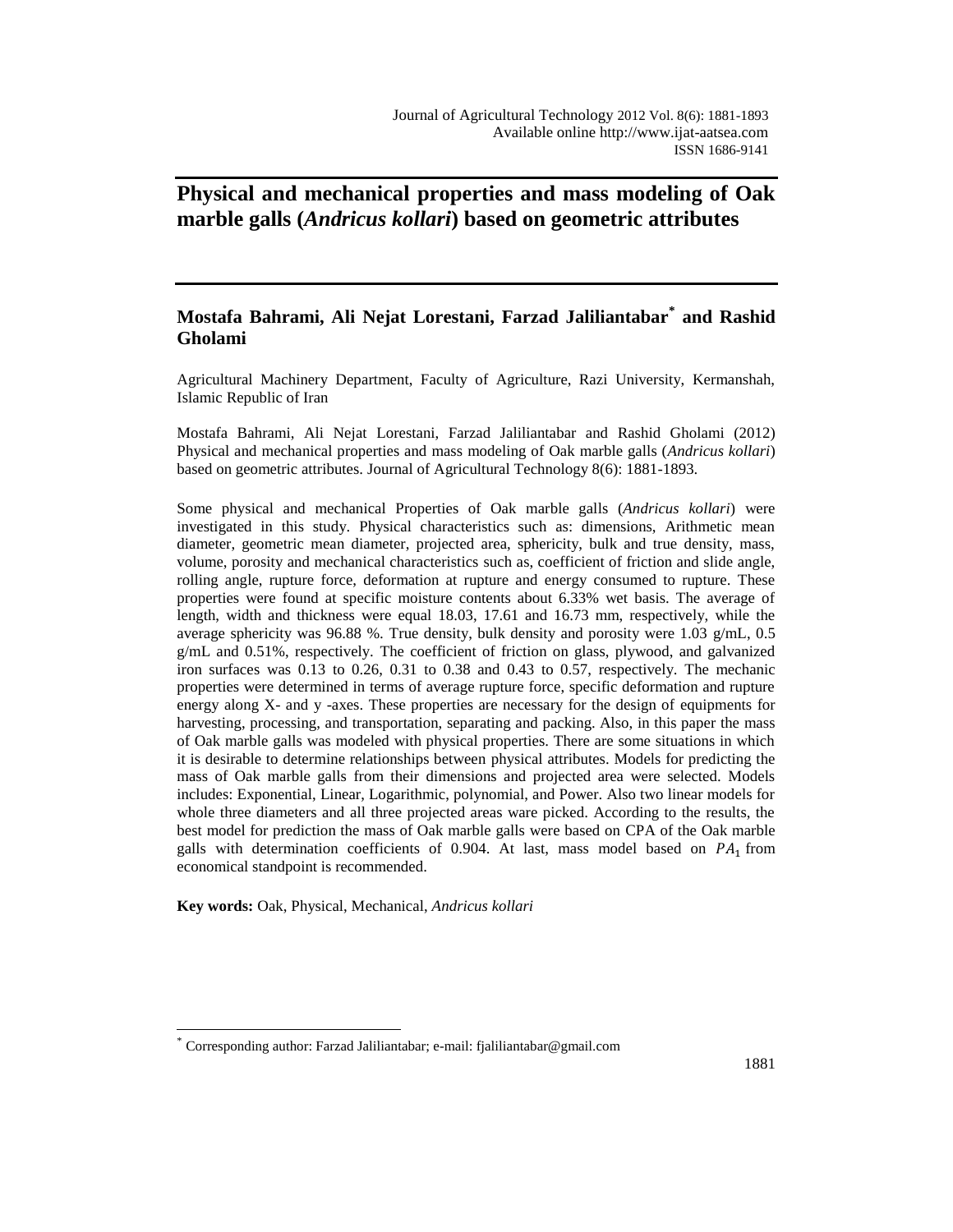## **Introduction**

Oak marble galls (*Andricus kollari*) herbal products (shown in the Figure1), and spherical shape of the holes caused by insects to lay eggs on fresh branches of oak trees occurs. This product contains tree sap (gum) and the amount is 50 to 70 percent Oak tanned leather of all materials, more tannin. Oak used in the leather industry, composite manufacturing, dyeing and medical benefits to treat burns. Oak types and colors are different. The gall of some oak species (such as Pedunculate Oak) is achieved. Oak marble gall extract is used in deodorants because of tannic acid's anti-bacterial properties .This product can be found wherever there are oak (such as Iran).



**Fig. 1.** Oak marble galls

The physical properties of biomaterials are essential is in the design and development of specific equipment and structures for transporting, handling, processing and storage and also for assessing the behavior of product quality (Kashaninejad *et al*., 2005).The dimensions and shape are important in designing separating, harvesting, sizing and size reduction machines (Dash *et al*., 2008).

Many researches have been conducted to find physical properties mechanical of various types of agricultural products such as, Post harvest chemical and physical-mechanical properties of some apricot varieties cultivated in Turkey(Hacıseferogullar *et al*., 2007), Mechanical Behavior of Hazelnut under Compression Loading(uner *et al.*, 2002) Physical Properties of Shelled and Kernel Walnuts as Affected by the Moisture Content (Altuntas and Erkol, 2010), Physical and mechanical properties of Oak fruits(Jaliliantabar *et al*., 2011).

Relationships among physical characteristics; for instance, fruits are often graded by size, but it may be more economical to develop a machine, which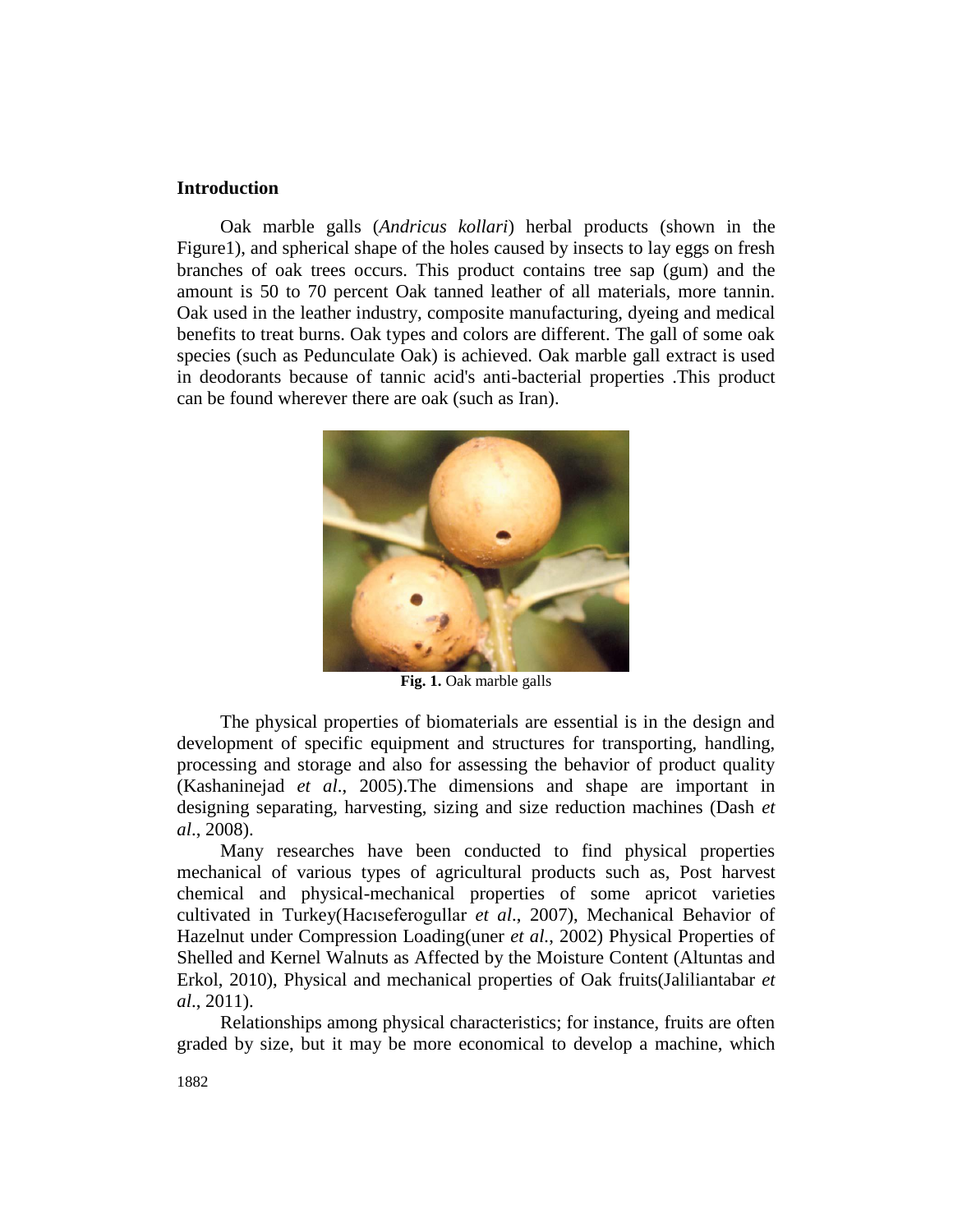grades by weight. Therefore, the relationship between weight andthe major, minor and intermediate diameters is needed (Khoshnam *et al*., 2007; Naderi-Boldaji *et al*., 2008) Recent researches in the field of fruit sorting focused on automated sorting strategies (eliminating human errors). It provides more efficient and accurate sorting systems which either improve the classification success or speed up the process (Polder *et al*., 2003; Kleynen *et al*., 2003; Seyedabadi *et al*., 2011). Fruits are often classified based on the size, mass, volume and projected areas. Electrical sizing mechanisms are more complex and expensive. Mechanical sizing mechanisms work slowly. Therefore it may be more economical to develop a machine, which grades fruits by their mass. Besides, using mass as the classification parameter is the most accurate method of automatic classification for more fruits. Therefore, the relationships between mass and length, width and projected areas can be useful and applicable (Khoshnam *et al*., 2007; Stroshine and Hamann, 1995; Marvin *et al*., 1987; Seyedabadi *et al*., 2011).

Many studies have been reported on the mass modeling of products, such as orange (Tabatabaeefar *et al*., 2000) apple (Tabatabaeefar and Rajabipour, 2005) kiwi fruit (Lorestani and Tabatabaeefar, 2006) apricot (NaderiBoldaji*et al*, 2008) fava bean (lorestani and ghari, 2011) cantaloupe (Seyedabadi *et al*., 2011).

There are no detailed in studying of physical and mechanical properties and mass modeling of Oak marble galls. The aims of this study were to determine the most suitable model for predicting Oak marble galls mass by its physical attributes and study some physical properties of Iranian Oak marble galls to form an important database for other investigators.

#### **Materials and methods**

The oak marble galls were procured from the local market of herbal medicines in Kermanshah - Iran which was prepared to investigate the physical properties of the sample, then fifty samples were normal and there was no break in them. Then the samples were transferred to the laboratory, physical and mechanical properties of Agriculture, Razi University in Kermanshah.

## *Moisture content determination*

To determine moisture content, oak marble galls was kept in the oven for 24 h at 104 ℃. Moisture content (m.c.) of product was derived from Equation (1) (Lorestani and Tabatabaeefar, 2006).  $M_{\odot} - M$ 

$$
m.c = \frac{m_0 - m}{M_0} \tag{1}
$$

1883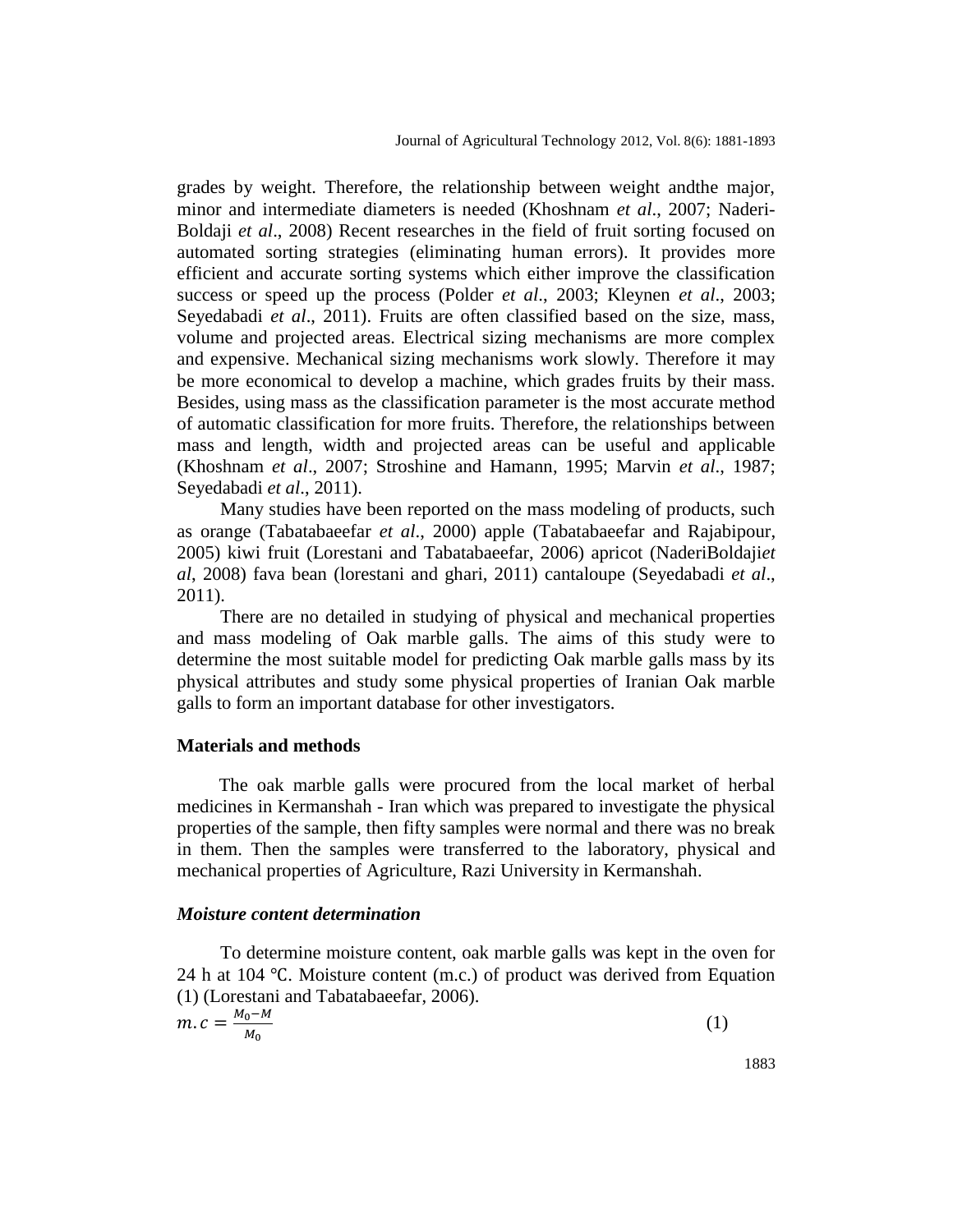Where: M and M0 are last and initial (before placed in the oven) mass of product.

#### *Size and shape*

A vernire caliper was used to measure the axial dimensions of randomly selected 50 Oak marble galls: Length, width and thickness. From the average of axial dimensions the geometric mean diameter  $Dg$  and Arithmetic mean diameter  $Da$ . (Altuntas and Mehmet, 2007)

$$
Da = \frac{(A+B+C)}{3} Dg = (ABC)^{0.333}
$$
 (2)

Where:  $Da$ , Arithmetic mean diameter in mm.  $Dg$ , geometric mean diameter in mm. A, the is the longitudinal axis through the hilum in mm. B, longest axis normal to a in mm, and C, longest axis normal to both a and b in mm. The sphericity was determined using (Mohsenin, 1970):

$$
\varphi = \frac{Dg}{a} \tag{4}
$$

#### *Projected area*

projected areas ( $PA_1$ ,  $PA_2$  and  $PA_3$ ) in three perpendicular directions of the Oak marble galls were measured by a  $\Delta T$  area-meter, MK2 model device with 0.1  $cm<sup>2</sup>$  accuracy and criteria projected area (CPA) is defined as follow(Lorestani and Ghari, 2011).

$$
CPA = \frac{PA_1 + PA_2 + PA_3}{3} \tag{5}
$$

Where  $PA_1$ ,  $PA_2$  and  $PA_3$  are first, second and third projected area (mm<sup>2</sup>).

## *Weight and volume*

Oak marble galls weight with electronic scales were measured with an accuracy of 0.001 g. Oak marble galls volume by water displacement method (WDM)and using a graduated cylinder has been determined (Jaliliantabar *et al*., 2011). The WDM is one of the most common and simple means of measuring the volume of large objects such as fruits and vegetables (Mohsenin, 1970). The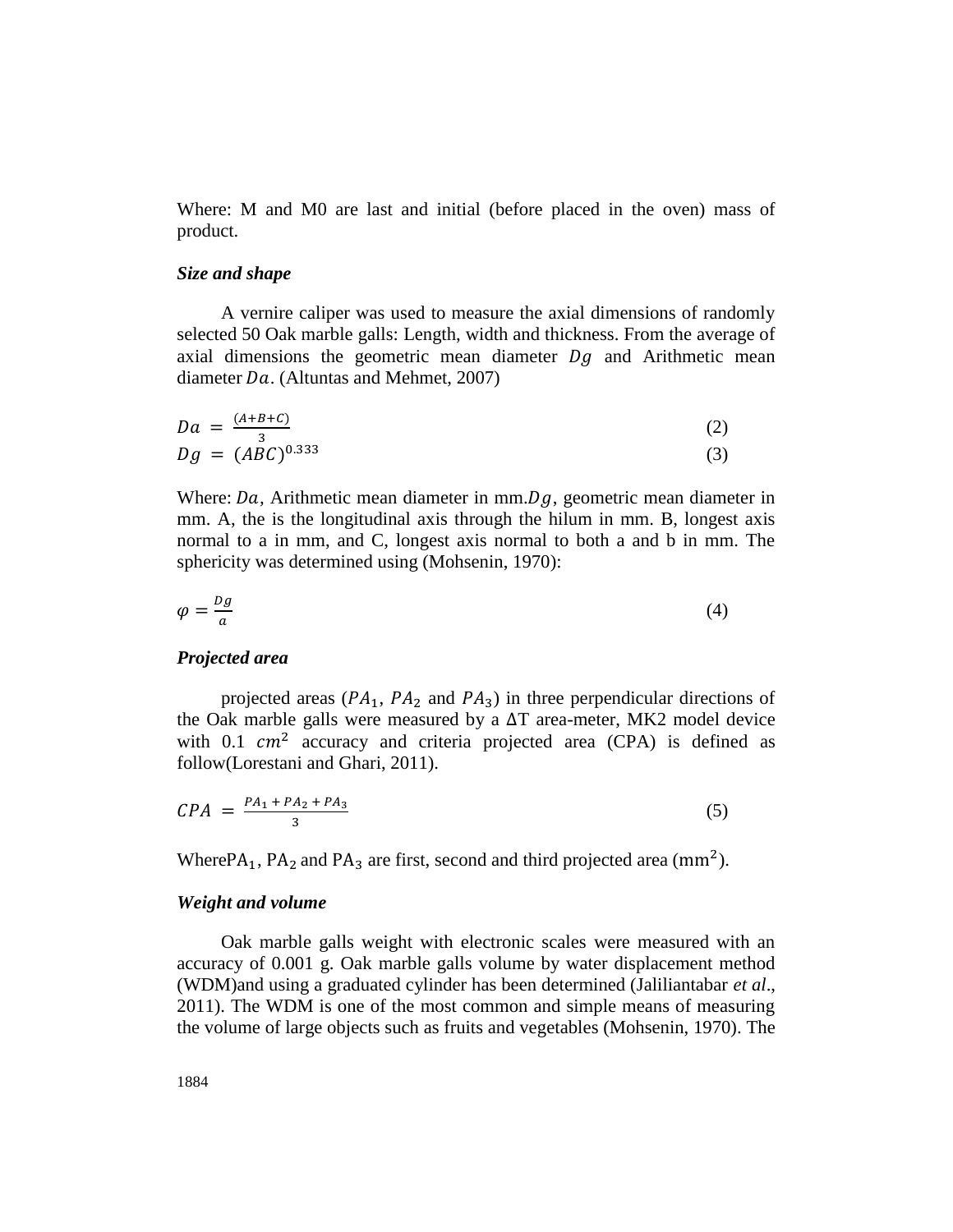procedure is as follows: the fruit is first weighed on a scale and then dipped into water with a sinker rod. The weight of the displaced water is then calculated by subtracting the weight of the water-filled container from the weight of the container when it contains the fruit. The resulting value is then used to calculate the volume of the fruit by using (Omid *et al*., 2010):

Volume(ml) = 
$$
\frac{\text{weight of displaced water(g)}}{\text{water density}\left(\frac{g}{m}\right)}
$$
 (6)

## *Bulk and true densities*

The bulk density was determined by filling an empty 160 ml graduated cylinder with the seed and weighed The weight of the seeds was obtained by subtracting the weight of the cylinder from the weight of the cylinder and Oak marble galls. To achieve uniformity in bulk density the graduated cylinder was tapped 2 times for the Oak marble galls to consolidate.

The volume occupied was then noted. The process was replicated four times and the bulk density for each replication was calculated from the following relation:

$$
\rho_b = \frac{W_s}{V_s} \tag{7}
$$

where: the  $\rho_b$  is the bulk density in  $g/ml$  W<sub>s</sub> is the weight of the sample in kg; and  $V_s$  is the volume occupied by the sample in  $mm^3$ . The true density  $\rho_t$  was defined as the ratio between the mass of Oak marble galls and the true volume of the Oak marble galls, and determined using the water method.

#### *Porosity*

This was calculated from the values of bulk and true densities using the following relationship (Mohsenin, 1970)

$$
\varepsilon = \left(1 - \frac{\rho_b}{\rho_t}\right) \tag{8}
$$

Where: the  $\rho_t$  is the true density in  $Kg$ .  $m^{-3}$  and  $\varepsilon$  is the porosity.

## *Coefficient of friction and Slide angle and rolling angle*

1885 Coefficient of static friction of Oak marble galls on three surface including plywood, galvanized steel, and glass was determined by automatic machine. So I was stuck in the top two Oak marble galls in 15 replications for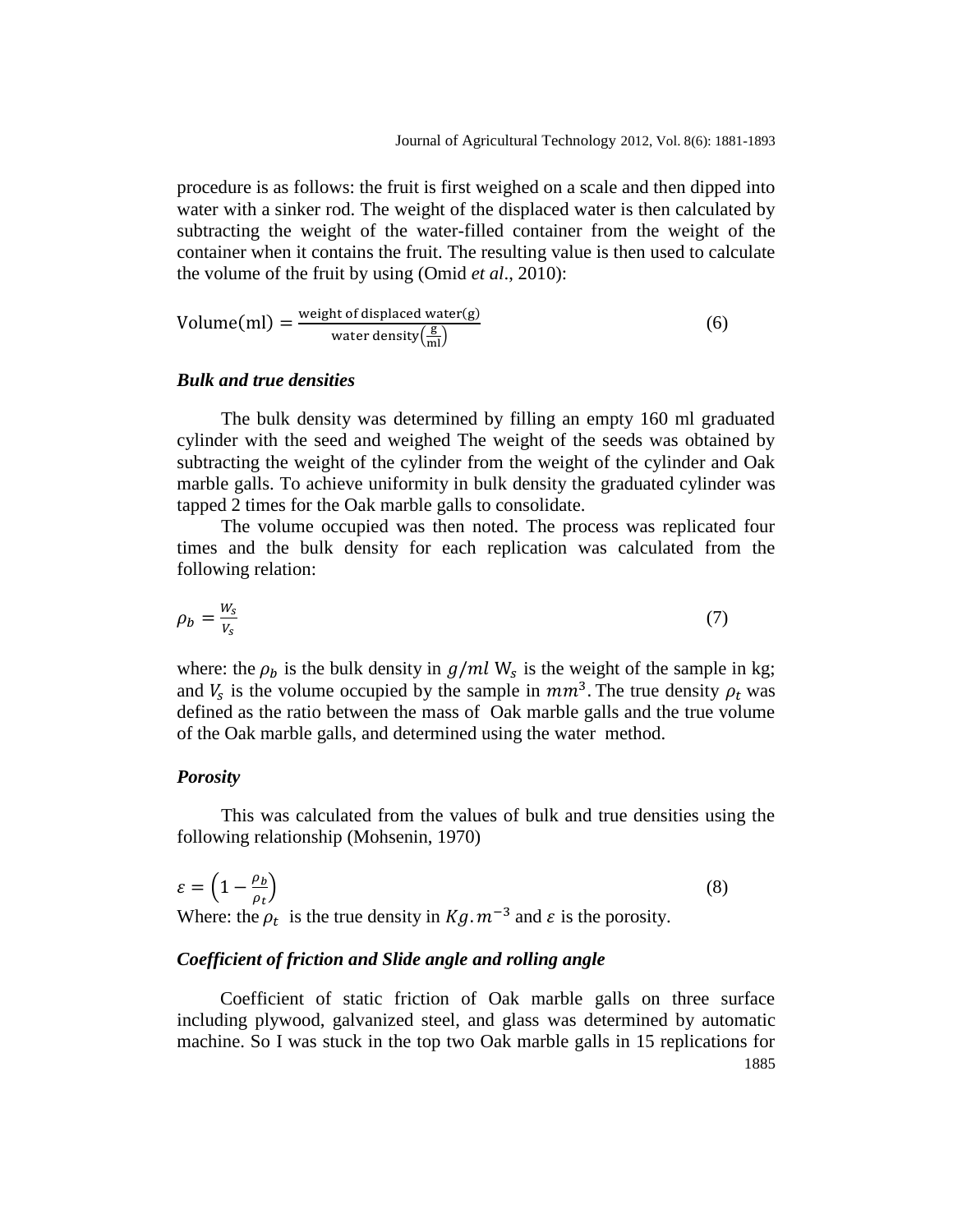each surface. Rolling angle of Oak marble galls on one surface including wood was determined by automatic machine.

## *Mechanical properties*

To determine the mechanical properties of Oak marble galls, a biological material test device was used. This device has three main components, which are moving platform, a driving unit and a data acquisition (load cell, PC card and software) system as shown in Fig. 2. The Oak marble galls was placed on the moving platform considering the variation of loading position at the 5 mm/min speed and pressed with a plate fixed on the load cell until the Oak marble galls ruptured. Force-deformation curves were recorded. The mechanical behavior Oak marble galls were expressed in terms of rupture force, specific deformation, and rupture energy required for initial rupture. 15 samples in each test were used. The two compression axes  $(X, Y)$  for Oak marble galls were used to determine the specific deformation, Elasticity modulus, rupture force and rupture energy (Fig. 2). The X-axis (force Fx) is the longitudinal axis through the hilum (A), while the Y-axis (force Fy) is transverse axis (Altuntas *et al*., 2007).



Fig. 2. Biological material test device

After measuring the size, mass, volume and projected areas, Excel 2007 and SPSS 19.0 programs were used for regression.

In order to estimate mass models of Oak marble galls, the following models were considered (lorestani and ghari, 2011).

Single variable regression of Oak marble galls mass based on Oak marble galls dimensional characteristics: length (A), width (B), thickness (C), and geometric mean diameter (Dg).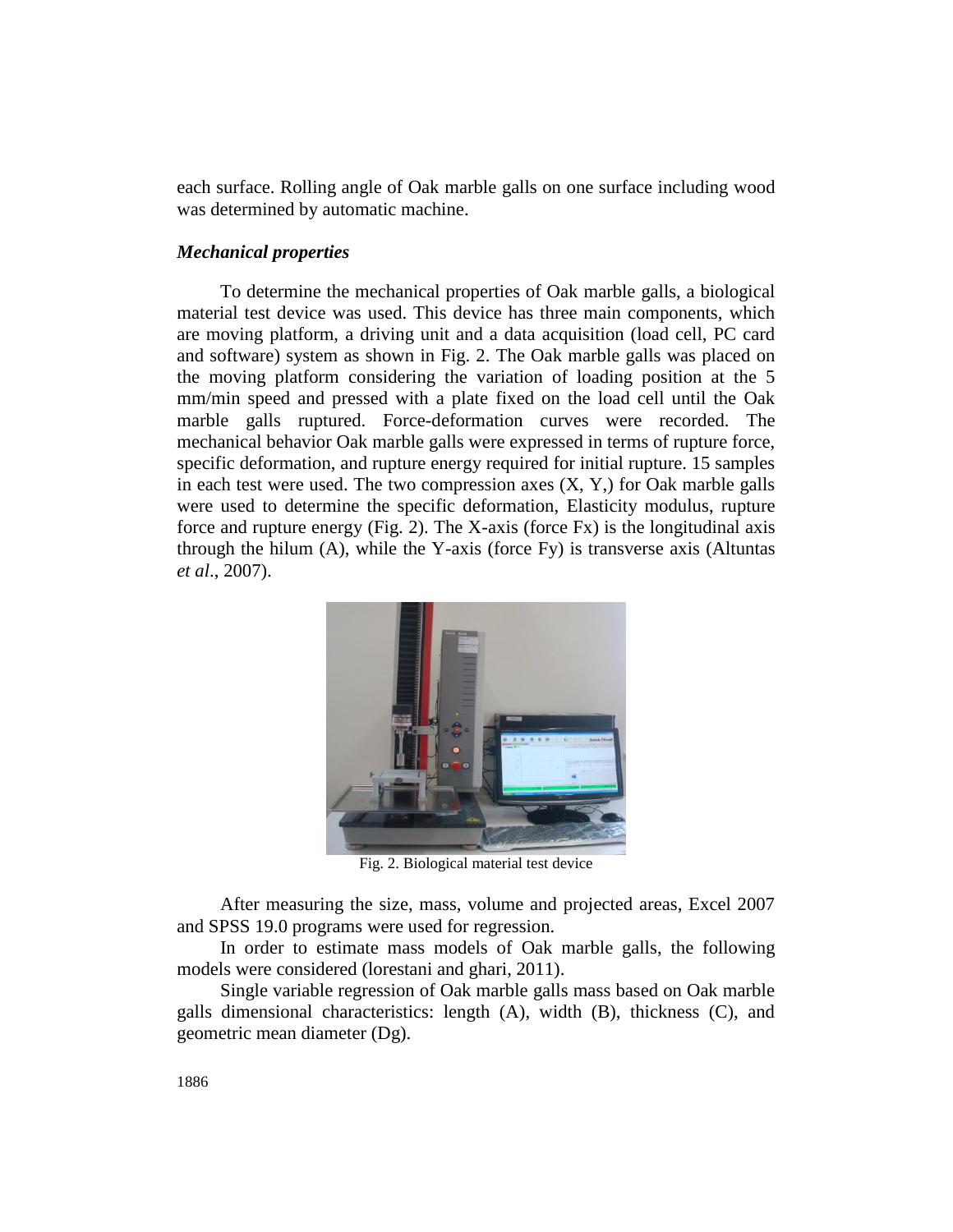Single variable regressions of Oak marble galls mass based on Oak marble galls projected areas and criteria projected area.

Single variable regression of Oak marble galls mass based on measured volume.

Single variable regression of Oak marble galls mass based on surface area. In all cases, the results which were obtained from experiments were fitted to Exponential, Linear, Logarithmic, polynomial, and Power models which are presented as following equations, respectively:

$$
M = b_0 e^{b_1 X}
$$
  
\n
$$
M = b_0 X + b_1
$$
  
\n
$$
M = b_0 L n(X) + b_1
$$
  
\n
$$
M = b_0 X^2 + b_1 X + b_2
$$
  
\n
$$
M = b_0 X^{b_1}
$$

Where M is mass  $(g)$ , X is the value of a parameter (independent parameter) that we want to find its relationship with mass, and  $b_0$ ,  $b_1$  and  $b_2$  are Oak marble galls fitting parameters which are different in each equation. Also two linear models for whole three diameters and all three projected areas ware selected. The general forms of these models are shown in the following equation.

$$
M = b_0A + b_1B + b_2C + b_3
$$
  

$$
M = b_0PA_1 + b_1PA_2 + b_2PA_3 + b_3
$$

Where length (A), width (B), thickness (C) in mm and  $PA_1$ ,  $PA_2$  and  $PA_3$  are first, second and third projected area (mm<sup>2</sup>).  $b_0$ ,  $b_1$ ,  $b_2$  and  $b_3$ are constant.

One evaluation of the goodness of fit is the value of the coefficient of determination. For regression equations in general, the nearer  $R^2$  is to 1.00, the better the fit (Stroshine, 1998; lorestani and ghari, 2011).

#### **Results and discussion**

## *Physical properties*

Some physical properties are given in Table 1. These properties were found at specific moisture contents about 6.33% wet basis. This property such as the average size of the dimensions A, B and C as given in (Table. 1) equals 18.03, 17.61 and 16.73, respectively while the average sphericity was 96.88% and True density, bulk density and porosity were  $1.03 \frac{g}{mL}$ , 0.5  $\frac{g}{mL}$  and 0.51, respectively while data pertaining to mean length, width, Thickness,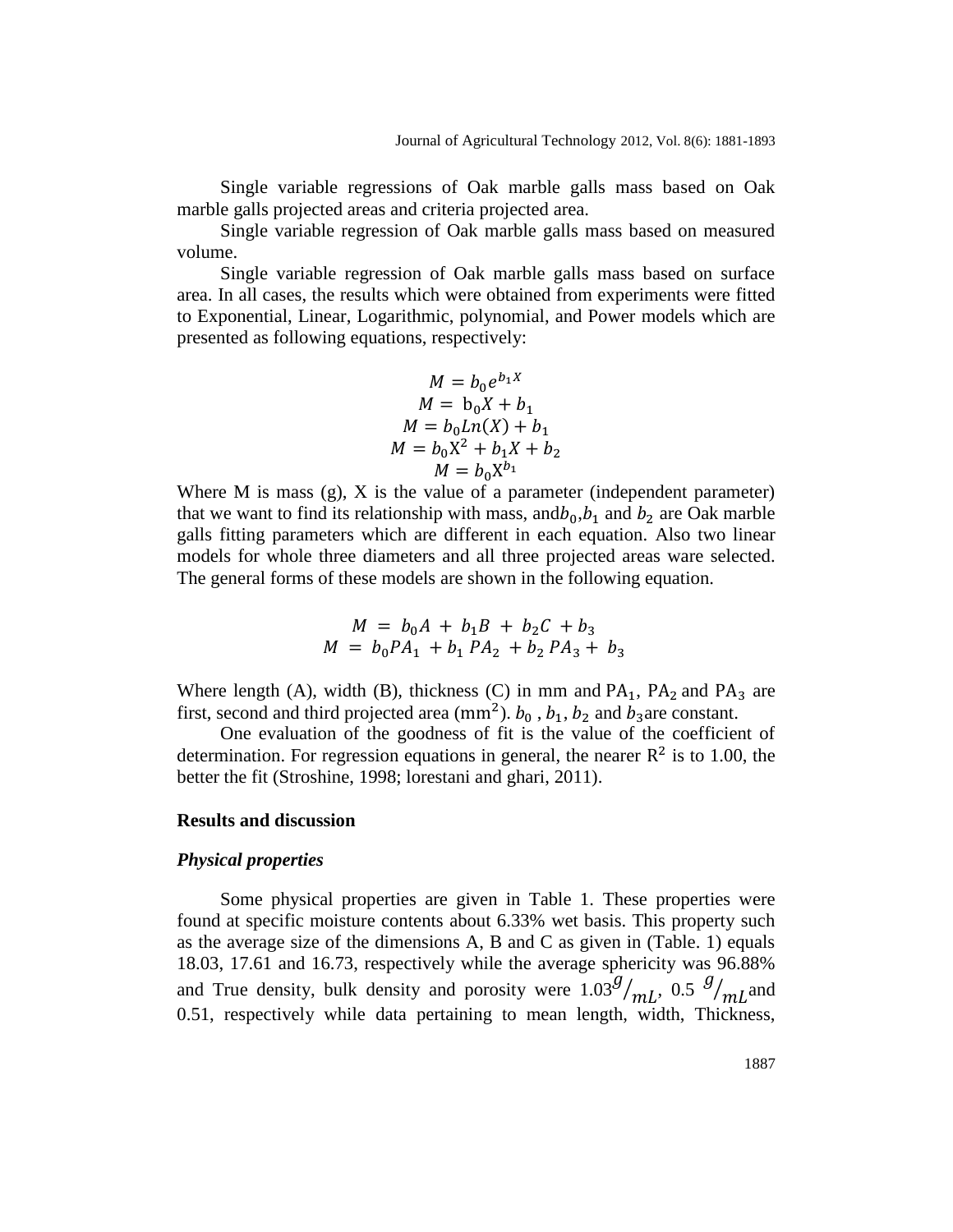geometric mean, coefficient of sphericity, projected area, mass, volume of Oak marble galls as shown in Table 1.

| <b>Properties</b>         | Min   | <b>Max</b> | Average | $Sd*$ | $C.V.(%)**$ |
|---------------------------|-------|------------|---------|-------|-------------|
| $A$ (mm)                  | 13.7  | 22.13      | 18.03   | 1.94  | 10.78       |
| $B$ (mm)                  | 13.83 | 23.39      | 17.61   | 1.80  | 10.22       |
| $C$ (mm)                  | 12.89 | 19.92      | 16.73   | 1.62  | 9.71        |
| $D_{\rm g}$ (mm)          | 13.64 | 21.51      | 17.44   | 1.69  | 9.70        |
| $D_t$ (mm)                | 13.65 | 21.57      | 17.46   | 1.69  | 9.72        |
| $\varphi\%$               | 86.35 | 104.49     | 96.88   | 3.81  | 3.93        |
| $V$ ( <i>mL</i> )         | 1.14  | 4.23       | 2.46    | 0.64  | 25.94       |
| $PA_1(mm^2)$              | 129   | 304.5      | 209.41  | 38.51 | 18.39       |
| $PA_2$ (mm <sup>2</sup> ) | 133.8 | 294.7      | 210.01  | 37.73 | 17.96       |
| $PA_3(mm^2)$              | 22.9  | 293.6      | 199.16  | 45.09 | 22.64       |
| $CAE$ (mm <sup>2</sup> )  | 131   | 297        | 206.19  | 38.26 | 18.55       |
| M(g)                      | 1.21  | 4.06       | 2.53    | 0.64  | 25.31       |
| $\rho_t$ (                | 0.55  | 1.43       | 1.03    | 0.13  | 13.21       |

**Table 1.** Several physical properties of Oak marble galls

\*Standard deviation \*\*Coefficient of variation

The importance of these and other characteristics axial dimensions in determining aperture sizes and other parameters in machine design have been discussed by Mohsenin (1986).

The dimension properties was reported for shelled walnut by Altuntus and erkol (2010) approximately 72% of the shelled walnuts had a lent ranging from 42.79 mm to 45.46mm, about 78% of the samples a width ranging from 35.96 mm to 37.58 mm, about 75% a thickness ranging from 34.21 mm to 36.21.also the dimension properties was reported over one variety of hazelnut by Uner *et al*. (2009) the nut size had a length 19.76 mm, width 16.53 mm, thickness 14.46mm.

The geometric mean of the axial dimensions is useful in the estimation of the projected area of a particle moving in the turbulent or near- turbulent region of an air steam. This projected area of the particle is generally indicative of its pattern of behavior in a flowing fluid such as air, as well as the ease of separating extraneous materials from the particle during cleaning by pneumatic means (Heidarbeigi, 2008).

## *Mechanical Properties*

Coefficient of static friction and sliding angle of Oak marble galls on three surface including plywood, galvanized steel, and glass were shown in the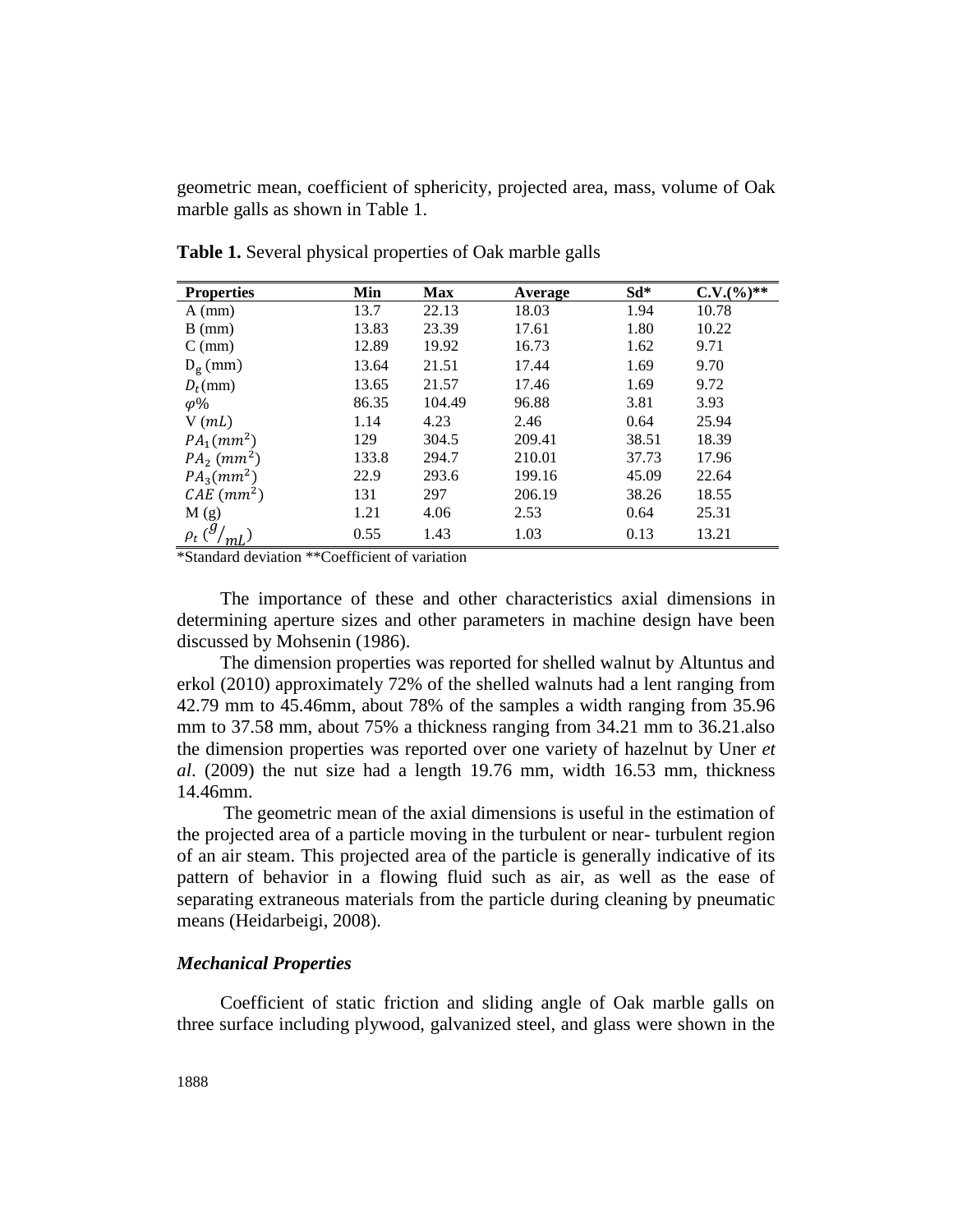Table. 2. The average values of static coefficient of friction against plywood, galvanized iron sheet and glass sheet were 0.43, 0.34 and 0.21, respectively. The static coefficient of friction is used to determining the angle at which chutes must be positioned in order to achieve consistent flow of material through it. (Heidarbeigi. *et al*., 2008) The min, max and average values of rolling angle against plywood sheet were 9.62, 29.82 and 18.29, respectively.

The force required to initiate Oak marble galls rupture at compression axes is presented in Table 3 for X-axes and Table 4 for Y-axes. It can be observed from the Tables 3 and 4, that the average force required to initiate break of Oak marble galls along the Y-axes as more than X-axes was 236.44N .while in the last research by (Jaliliantabar *et al*., 2011) the rupture force of oak fruit was more than 500N. Elasticity modulus and other mechanical parameters were shown in the Tables 3 and 4.

| <b>Sheets</b>      | Properties                    |    | Min   | Max   | Average | $Sd^*$ | $C.V. (\%)^{**}$ |
|--------------------|-------------------------------|----|-------|-------|---------|--------|------------------|
| Plywood            | Coefficient<br>friction       | of | 0.43  | 0.57  | 0.43    | 0.07   | 16.28            |
|                    | Slide angle<br>$(\text{deg})$ |    | 18.91 | 30.47 | 24.04   | 3.36   | 14.00            |
| Galvanized<br>iron | Coefficient<br>friction       | of | 0.31  | 0.38  | 0.34    | 0.021  | 6.10             |
|                    | Slide angle<br>$(\text{deg})$ |    | 17.42 | 20.98 | 19.36   | 1.01   | 5.26             |
| Glass              | Coefficient<br>friction       | of | 0.13  | 0.26  | 0.21    | 0.03   | 17.00            |
|                    | Slide angle<br>(deg)          |    | 7.61  | 19.92 | 16.73   | 1.62   | 9.71             |

**Table 2.** Coefficient of friction and slid angle

\*Standard deviation \*\*Coefficient of variation

| <b>Properties</b> | Min   | Max    | Average | Sd *  | ) **<br>$\frac{1}{2}$ |
|-------------------|-------|--------|---------|-------|-----------------------|
| W to f break Nmm  | 22.24 | 152.59 | 89.40   | 44.21 | 49.45                 |
| E mod GPa         | 1.13  | 6.73   | 3.76    | 1.83  | 48.63                 |
| Dl at f break mm  | 0.4   |        | 0.79    | 0.22  | 28.38                 |
| F break N         | 93.8  | 308    | 201.78  | 80.29 | 39.79                 |

\*Standard deviation \*\*coefficient of variation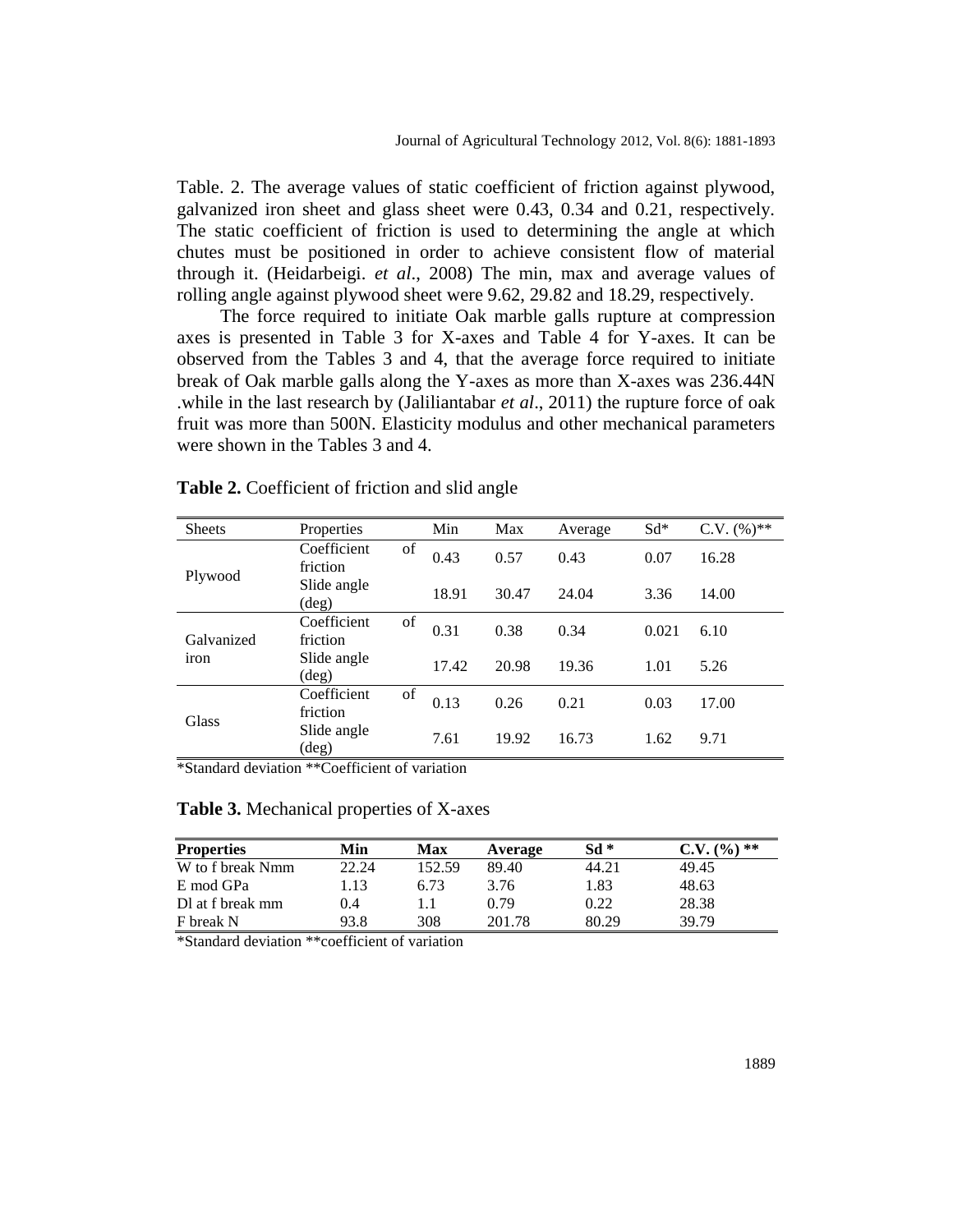**Table 4.** Mechanical properties of Y-axes

| Properties       | Min   | Max    | Average | $Sd *$ | , **<br>$\%$ |
|------------------|-------|--------|---------|--------|--------------|
| W to f break Nmm | 67.09 | 209.28 | 108.22  | 44.31  | 40.95        |
| E mod GPa        | 0.947 | 5.91   | 3.88    | 1.57   | 40.62        |
| Dl at f break mm | 9.6   |        | 0.91    | 0.24   | 26.57        |
| F break N        | 64    | 352    | 236.44  | 64.41  | 27.24        |

\*Standard deviation \*\*Coefficient of variation

**Table 5.** The best models for prediction the mass of Oak marble galls with some physical characteristics

| <b>Dependent</b> | Independent               | The<br>best | <b>Constant values of model</b> |         | $R^2$          |       |
|------------------|---------------------------|-------------|---------------------------------|---------|----------------|-------|
| parameter        | <i>parameters</i>         | model       | b <sub>0</sub>                  | $b_{1}$ | b <sub>2</sub> |       |
| M(g)             | $A$ (mm)                  | Power       | 0.005                           | 2.109   |                | 0.736 |
| M(g)             | $B$ (mm)                  | Power       | 0.002                           | 2.361   |                | 0.812 |
| M(g)             | $C$ (mm)                  | Power       | 0.002                           | 2.464   |                | 0.833 |
| M(g)             | $D_g$ (mm)                | Exponential | 0.185                           | 0.148   |                | 0.866 |
| M(g)             | $V$ ( <i>mL</i> )         | polynomial  | $-0.053$                        | 1.149   | 0.039          | 0.761 |
| M(g)             | $PA_1(mm^2)$              | Power       | 0.002                           | 1.332   |                | 0.896 |
| M(g)             | $PA_2$ (mm <sup>2</sup> ) | Power       | 0.001                           | 1.369   |                | 0.894 |
| M(g)             | $PA_3(mm^2)$              | Power       | 0.002                           | 1.327   |                | 0.872 |
| M(g)             | $CAE$ (mm <sup>2</sup> )  | Power       | 0.001                           | 1.368   |                | 0.904 |

#### *Mass modelling*

The best regression models obtained for prediction the mass of Oak marble galls with some physical are shown in Table 5. For mass modeling reported by Lorestani and Ghari (2011) of Fava bean The best model for prediction the mass of Fava bean was based on third projected area which perpendicular to Length direction of Fava bean and it was Power form as:  $M = 0.006 \text{ PA}3^{1.071}$ ,  $R^2 = 0.657$ . Another research showed that apricot mass model obtained based on the minor diameter (M= 2.6649 C−66.412,  $R^2$  = 0.954) is recommended (Naderi-Boldaji *et al*., 2008) and for mass modeling reported by Seyedabadi *et al*. (2011) The model to predict the mass of cantaloupe based on the estimated volume of cantaloupe (oblate spheroid shape) was found to be most appropriate for sorting systems:  $M =$ 2.198V<sub>obl</sub><sup>0.884</sup>, R<sup>2</sup> = 0.986; where V<sub>obl</sub> =  $\frac{4}{3}$  $\frac{4}{3}\pi\left(\frac{a}{2}\right)$  $\left(\frac{a}{2}\right)^2$   $\left(\frac{b}{2}\right)$  $\frac{1}{2}$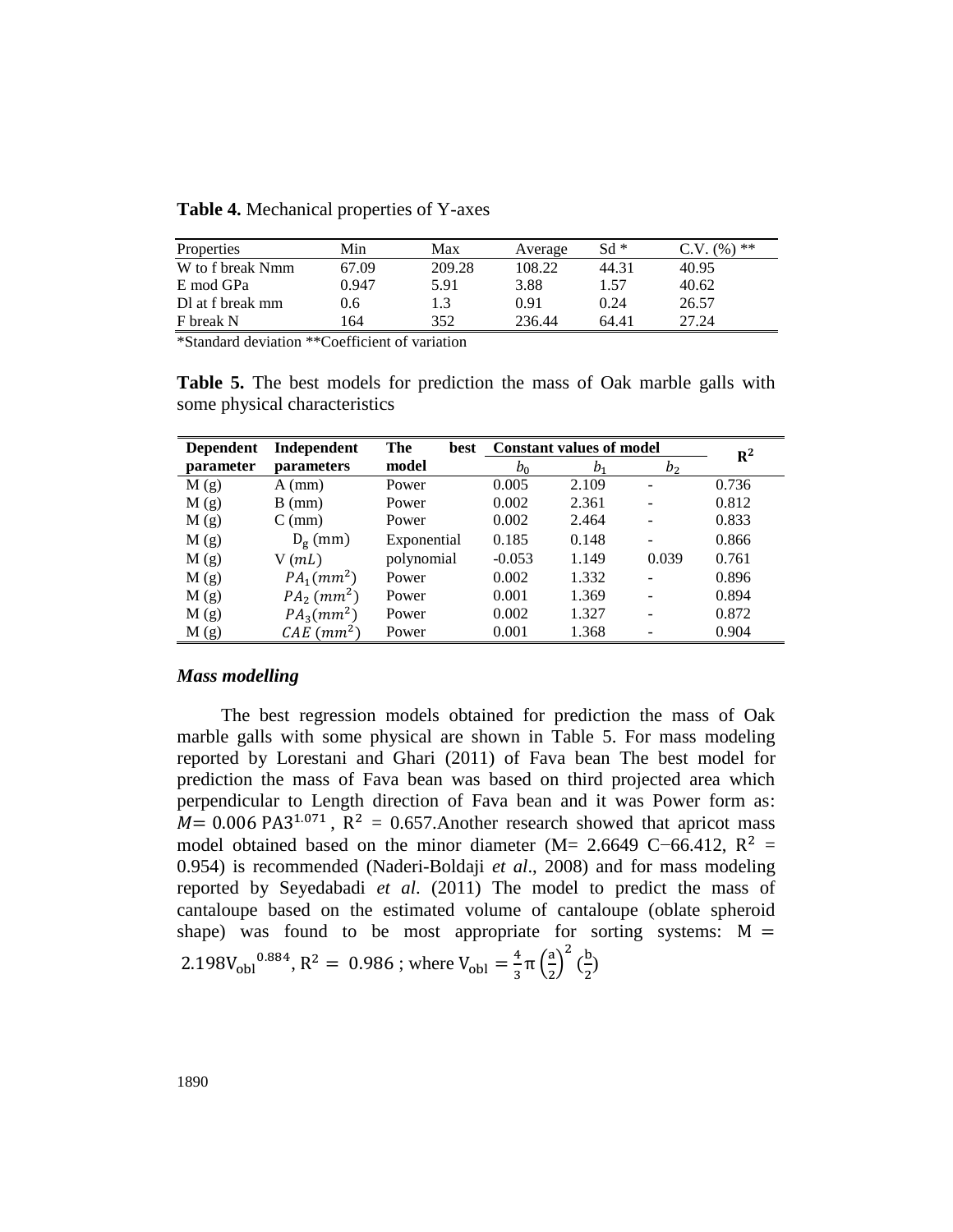For prediction of the mass of Oak marble galls based on projected areas including  $PA_1$ ,  $PA_2$  and  $PA_3$  and criteria projected area (CPA). The best model was Power for CPA with  $R^2$ 

 $M = 0.001 \text{CPA}^{1.368} \text{ R}^2$ 

According to the results, for prediction of the mass of the Oak marble galls based on geometric mean diameter  $D_g$ , Exponential model was the best model with  $R^2 = 0.866$ :

$$
M = 0.185e^{0.148D_g} R^2 = 0.866
$$

This model is not economical because for calculating the geometric mean diameter  $(D_g)$  we must measure three dimensions of Oak marble galls and it is time consuming and costly.

For mass modeling of Oak marble galls based on volume, the best model was polynomial with R<sup>2</sup>

$$
M = -0.053V^2 + 1.149V + 0.039 \quad R^2 = 0.761
$$

The best model was power for CPA with  $R^2 = 0.904$  because one evaluation of the goodness of fit is the value of the coefficient of determination. For regression equations in general, the nearer  $\mathbb{R}^2$  is to 1.00, the better the fit. But this model is not economical because for calculating the CPA we must measure three second projected areas of Oak marble galls and it is time consuming and costly. So we suggest the power model based on  $PA_1$  for prediction the mass of Oak marble galls because we need one camera and it is applicable and economical method. This model is power with  $R^2$ 

$$
M = 0.002PA_1^{1.332} \quad R^2 = 0.896
$$

The Regression linear models obtained for prediction the mass of Oak marble galls based on whole three diameters and all three projected areas are shown:

$$
M = 0.092A + 0.118B + 0.143C + -3.619 \quad R^2 = 0.861
$$
  

$$
M = -3.504 \times 10^{-5}PA_1 + 0.015 PA_2 + 0.001 PA_3 + -0.815 \quad R^2
$$
  

$$
= 0.878
$$

But these models are not economical too. According to the results the Power model could predict the relationships among the mass and some physical properties of Oak marble galls for determination coefficient.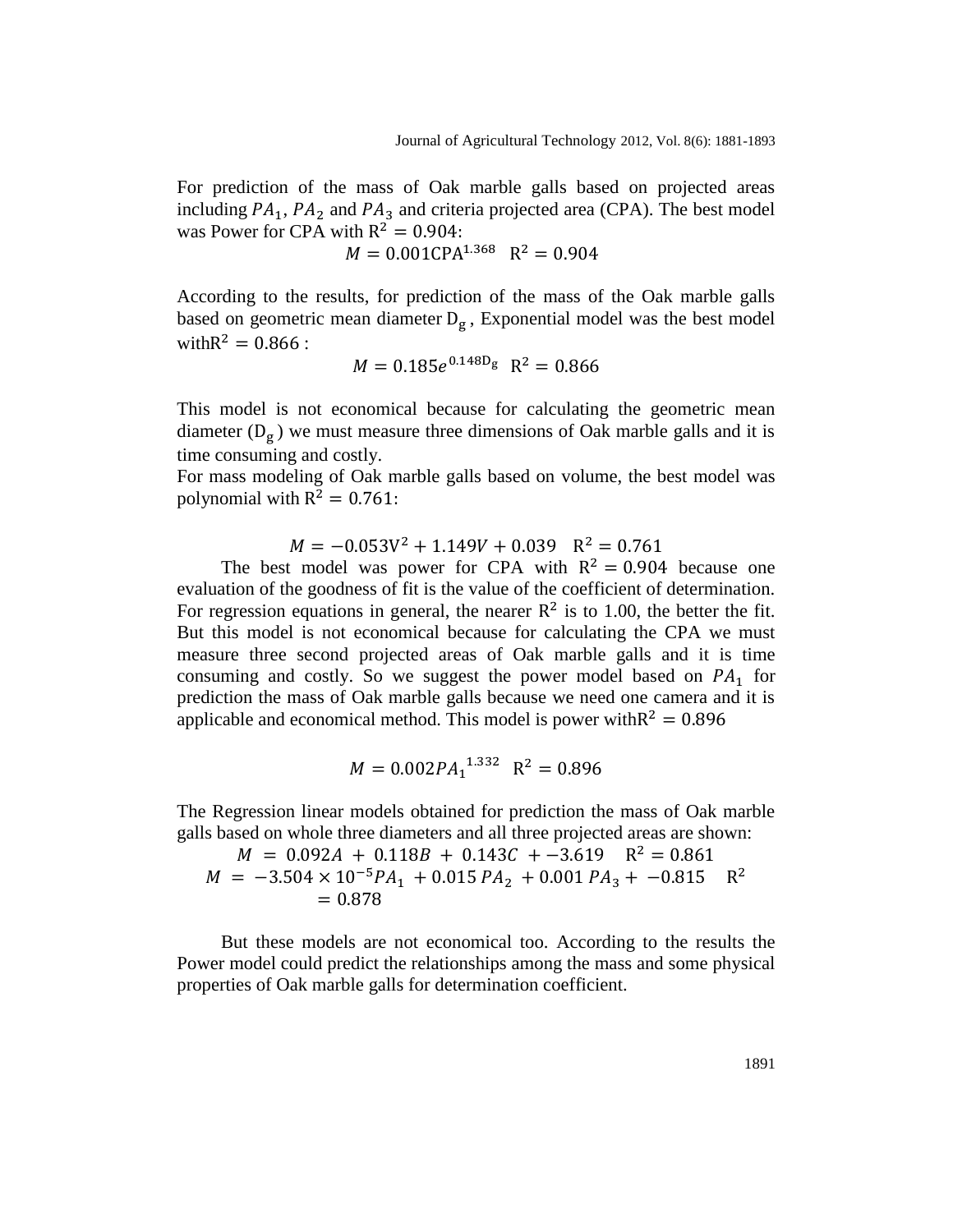#### **Conclusion**

According to the results, the mean values of properties which were studied in this research (length, width, thickness, geometric mean diameter, volume, mass ,projected areas and criteria projected area ) are 18.03mm, 17.61mm, 16.73mm, 17.44mm, 2.46 $cm^3$ , 2.53g, 209.41 $mm^2$ , 210.01  $mm^2$ , 199.16  $mm^2$ , and 206.19  $mm^2$  respectively.

The average values of static coefficient of friction against plywood, galvanized iron sheet and glass sheet were 0.43, 0.34 and 0.21, respectively.

The average values of rupture force, specific deformation, Elasticity modulus, energy required for initial rupture on X-axes were 201.78 N, 0.79 mm, 3.76 GPa, 89.40Nmm and on Y-axes were 236.44 N, 0.91mm, 3.88 GPa, 108.22Nmm, respectively.

The best model for prediction the mass of Oak marble galls based on CPA was Power: $M = 0.001$ CPA<sup>1.368</sup> R<sup>2</sup>

At last, economical model based on projected area was  $Power:M =$  $0.002PA<sub>1</sub><sup>1.332</sup> R<sup>2</sup>$ 

## **Acknowledgments**

The authors would like to express their gratitude and their sincere appreciation to the Deputy of Agronomy Departments for their cooperation and laboratory support at the Razi University of Kermanshah.

#### **References**

- Ahmady, H., Mollazade, K., Khorshidi, J., Mohtasebi, S.S. and Rajabipour, A. (2009). Some Physical and Mechanical Properties of Fennel Seed (Foeniculum vulgare) Journal of Agricultural Science 1(1):66-75.
- Altuntas, E. and Mehmet, Y. (2007). Effect of moisture content on some physical and mechanical properties of faba bean (Vicia faba L.) grains Journal of Food Engineering 78:174–183
- Dash, A.K., Pradhan, R.C., Das, L.M. and Naik, S.N. (2008). Some physical properties of simarouba fruit and kernel. International Agro physics. 22:111–116.
- Davies, R.M. and Zibokere, D.S. (2011). Effect of moisture content on some physical and mechanical properties of three varieties of cowpea (vigna unguiculata (L)walp). Agric Eng Int. CIGR Journal.
- Hacıseferog ulları, H., Gezer, B.I., Ozcan, M.M. and Asma, B.M. (2007). Post harvest chemical and physical–mechanical properties of some apricot varieties cultivated in Turkey Journal of Food Engineering 79:364–373.
- Heidarbeigi, K., Ahmadi, H., Kheiralipour, K. and Tabatabaeefar, A. (2008). Some Physical and Mechanical Properties of Iranian Wild Pistachio (Pistachio mutica L.) American-Eurasian J. Agric. & Environ. Sci. 3(4):521-525.